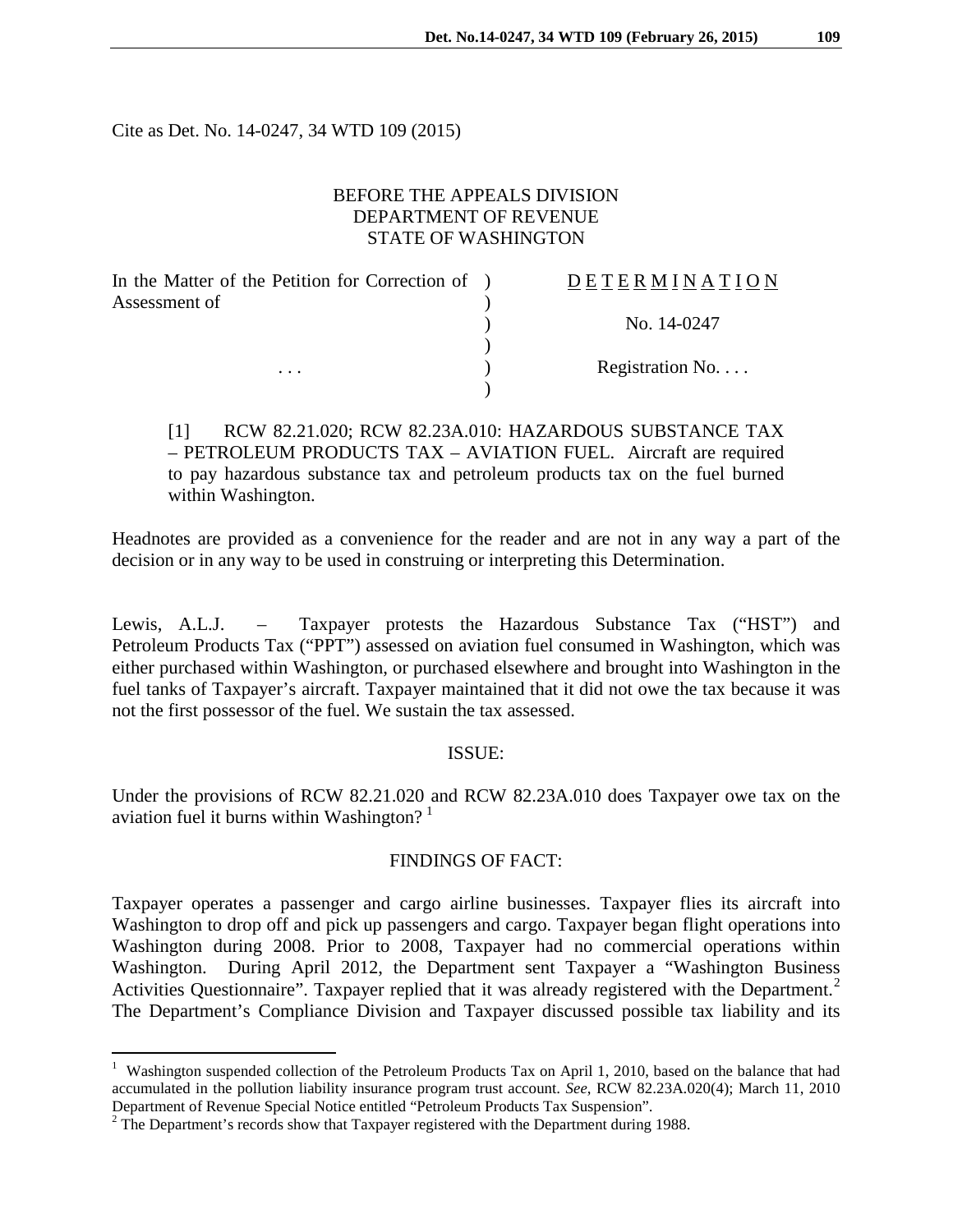calculation. The discussion centered on the use tax liability on food and beverage items consumed while in Washington, and use tax, HST, and PPT due on aviation fuel burned while in Washington.

Taxpayer's aircrafts' fuel tanks contain aviation fuel that is burned when flying within Washington. Aviation fuel purchased outside Washington is burned when the aircraft fly into Washington. The aircraft refuel in Washington. Thus, the aviation fuel that the aircraft burn on departure from Washington is a mixture of fuel that was in the tank when landing in Washington, as well as fuel that was purchased in Washington. Taxpayer also loads food and beverage items onto aircraft before departure from Washington, a small portion of which is consumed within Washington.

Taxpayer cooperated with the Department in providing calculations of the food, beverage, and fuel consumed within Washington. On December 11, 2013, the Department issued a \$... assessment.[3](#page-1-0) Taxpayer disagreed with the assessment of HST and PPT on fuel burned in Washington. On February 7, 2014, Taxpayer filed a petition with the Appeals Division requesting cancellation of the HST and PPT tax assessments. Taxpayer maintained it did not owe tax because payment of the HST and PPT tax fall on the first possessor of the products within Washington, which was the refinery, distributor, or retail vendor.

### ANALYSIS:

This appeal concerns Taxpayer's burning of aviation fuel within Washington. Aviation fuel is a . . . petroleum product that is subject to both the HST (RCW 82.21.020(2) and PPT (RCW 82.23A.010(1)). Washington law imposes a HST on "the privilege of possession of hazardous substances in this state." RCW 82.21.030. Similarly, Washington law imposes a PPT on "the privilege of possession of petroleum products in this state." RCW 82.23A.020. The intent of both laws is to collect the tax from the first possessor in Washington. RCW 82.21.010 and RCW 82.23A.005. HST and PPT are both calculated by multiplying the wholesale value of the substance by a tax rate. RCW 82.23A.020 and RCW 82.21.030.

Taxpayer's appeal does not challenge that the aviation fuel is subject to both the HST and PPT. RCW 82.21.020(1)(b); RCW 82.23A.010(1). Rather, the controversy centers on the whether the incidence of the tax falls on Taxpayer.

Because the HST and PPT tax liability is triggered by first possession in Washington, $4$  HST and PPT may be due on fuel brought into Washington in the tanks of aircraft, as well as the fuel it takes delivery of in Washington. Washington law recognizes that only a portion of the fuel will be consumed in Washington. Washington only taxes the portion of the fuel consumed in Washington. To make tax reporting easier, the law provides a fuel-in-tank credit for fuel not consumed in Washington.<sup>[5](#page-1-2)</sup> RCW 82.21.050(1) provides the credit:

 $\overline{a}$ 

<span id="page-1-0"></span> $3$  The \$... assessment consisted of \$... tax, \$... interest, \$... delinquent return penalty and \$... assessment penalty.

<span id="page-1-1"></span><sup>&</sup>lt;sup>4</sup> RCW 82.21.010 & .040(1); RCW 82.23A.005 & .030(1).

<span id="page-1-2"></span><sup>&</sup>lt;sup>5</sup> [The hazardous substance tax applies to jet fuel consumed in flights arriving in Washington from out of state between the time the aircraft crosses the Washington border and the time it lands because the taxpayer possessed and consumed the fuel in Washington. Det. No. 99-215, 19 WTD 817 (2000). The hazardous substance tax applies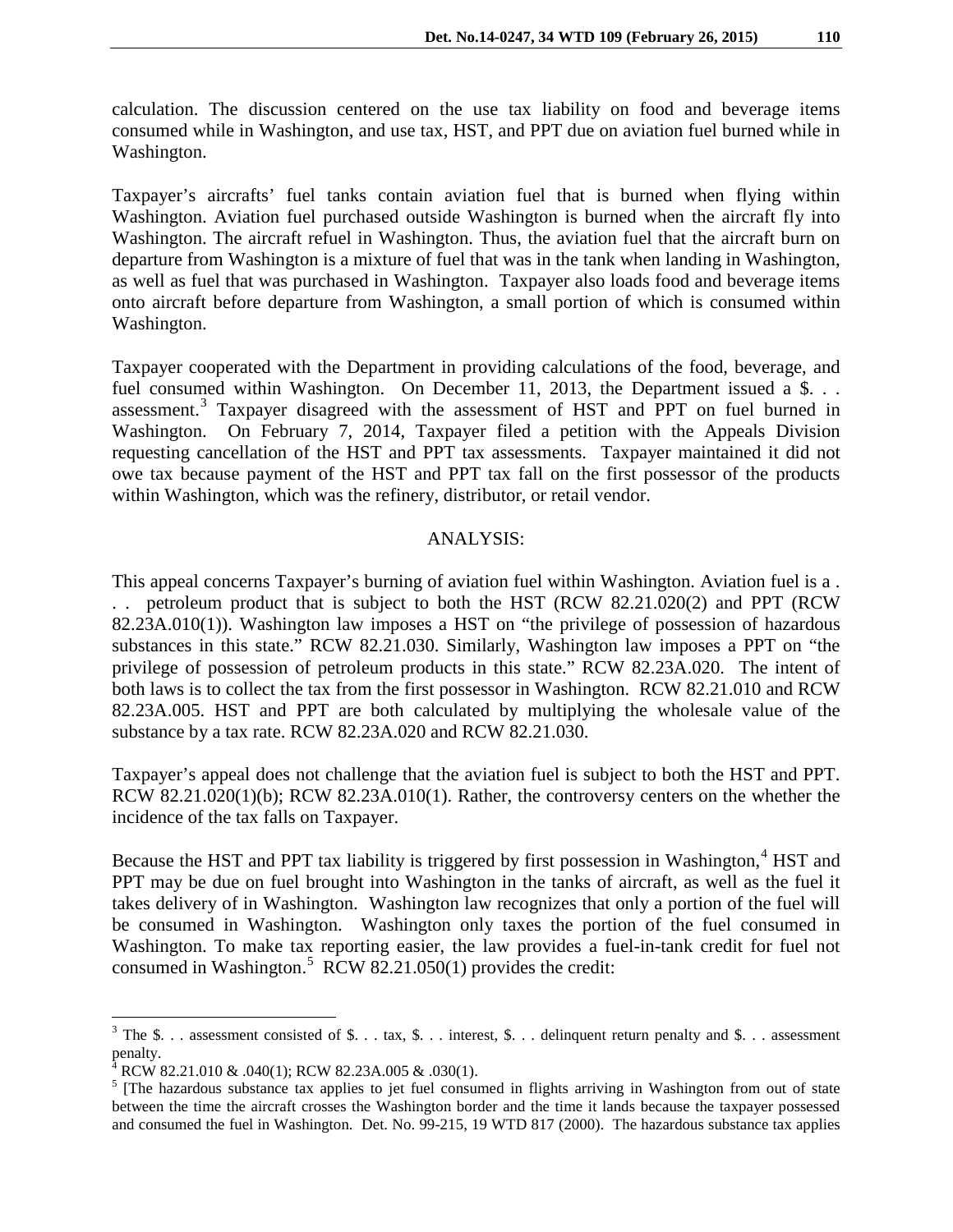[S]hall be allowed in accordance with rules of the department of revenue for taxes paid under this chapter with respect to fuel carried from this state in the fuel tank of any airplane, ship, truck, or other vehicle.

*See also* RCW 82.23A.040(1). WAC 458-20-252(5)(b) ("Rule 252") addresses the fuel-in-tank credit.<sup>[6](#page-2-0)</sup> In order to avoid the need for vendors to file amended tax returns to account for fuel products that end up subject to the credit, sellers may take exemption certificates from buyers. With respect to who is entitled to use the credit, Rule  $252(5)(b)(vii)$  states:

This certificate may be executed and provided to any possessor of fuel in this state, throughout the chain of distribution, with respect to fuel which ultimately will be sold and delivered into any carrier's fuel tanks in this state. Thus, refiners or manufacturers will take such certificates directly from carriers or from their wholesale purchasers who will sell to such carriers. Similarly, fuel dealers and distributors will take such certificates from carriers to whom they sell such fuel. These certificates must be retained as a permanent part of such seller's business records.

(Emphasis added.)

 $\overline{a}$ 

In the absence of the certificate provisions, a vendor would become liable for payment of the tax at the time that a hazardous substance is withdrawn from storage for sale, transfer, remanufacture, or consumption. Rule 252(8).

Rule 252(5)(b)(iii) states that the "fuel-in-tank" credit will be used primarily by interstate or foreign private or common carriers either carrying fuel into Washington or purchasing fuel in Washington.<sup>[7](#page-2-1)</sup>

to fuel consumed in Washington when the fuel is transported from other states into Washington or purchased in Washington. Det. No. 97-17, 16 WTD 211 (1997).<br><sup>6</sup> RCW 82.23A.040 is the statutory authority for the fuel-in-tank credit.

<span id="page-2-0"></span>

<span id="page-2-1"></span> $^{7}$ (b) A credit may be taken in the amount of the hazardous substance tax upon the value of fuel which is carried from this state in the fuel tank of any airplane, ship, truck, or other vehicle.

<sup>(</sup>i) The credit may be claimed only for the amount of tax reported or actually due to be paid on the fuel, not the amount representing the value of the fuel.

<sup>(</sup>ii) The purpose of this credit is to exclude from taxation any possessions of fuel which remains in the fuel tanks of any carrier vehicles powered by such fuel when they leave this state, regardless of where or from whom such fuel-in-tanks was acquired.

<sup>(</sup>iii) The nature of this credit is such that it generally has application only for interstate and foreign private or common carriers who carry fuel into this state and/or purchase fuel in this state. The intent is that the tax will apply only to so much of such fuel as is actually consumed by such carriers within this state.

<sup>(</sup>iv) In order to equitably and efficiently administer this tax credit, any fuel which is brought into this state in carrier vehicle fuel tanks must be accounted for separately from fuel which is purchased in this state for use in such fuel tanks. Formulas approved by the department for reporting the amount of fuel consumed in this state for purposes of this tax or other excise tax purposes will satisfy the separate accounting required under this subsection.

<sup>(</sup>v) Fuel-in-tanks brought into this state must be fully reported for tax and then the credit must be taken in the amount of such fuel which is taken back out of this state. This is to be done on the same periodic excise tax return so that the net effect is that the tax is actually paid only upon the portion of fuel consumed here.]

<sup>(</sup>vi) The credit for fuel-in-tanks purchased in this state must be accounted for by using a fuel-in-tanks credit certificate in substantially the following form: [ample form omitted]…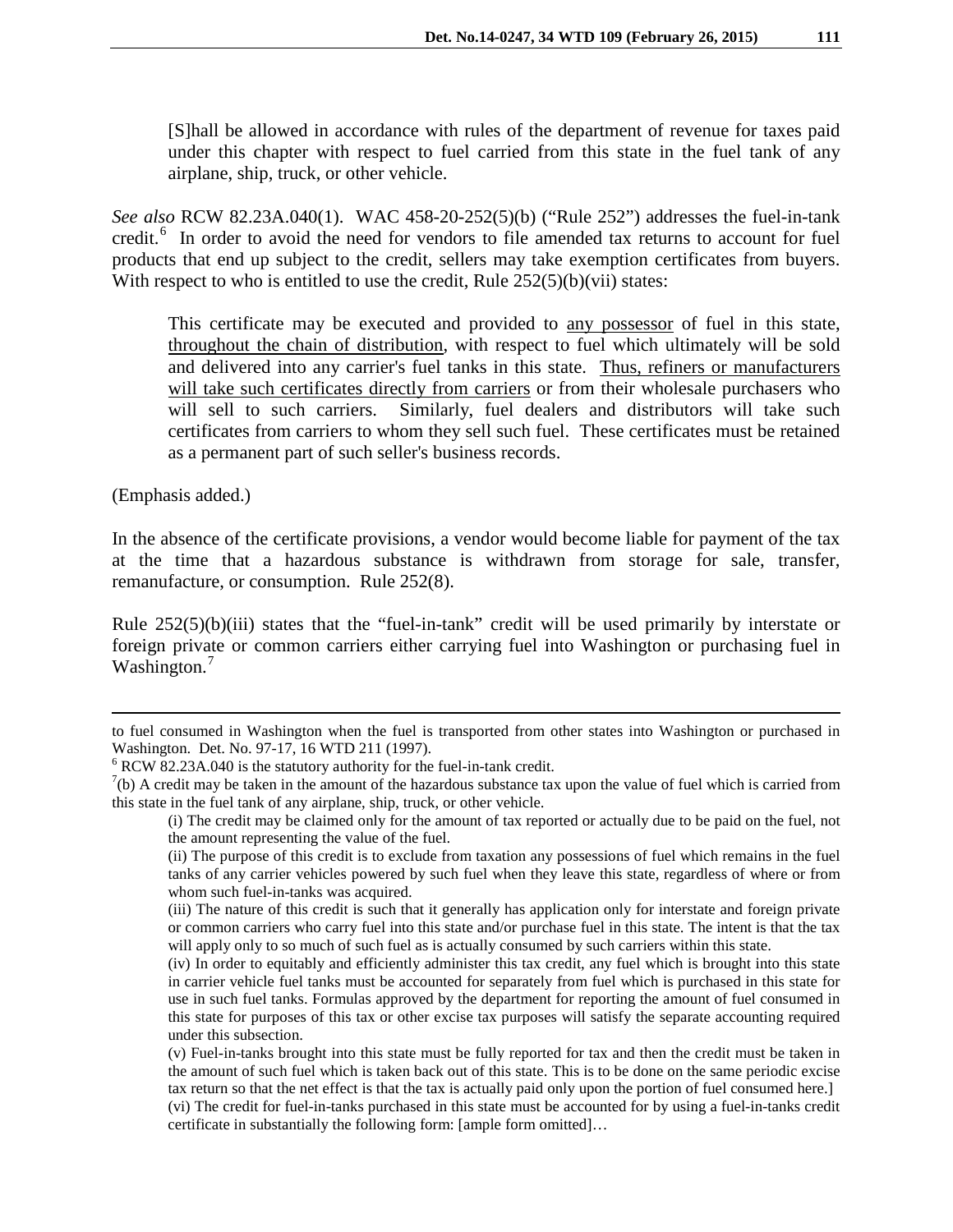Rule 252 places the responsibility upon the purchaser giving the certificate to assume liability for payment of any hazardous substances taxes remaining on fuel not subject to the fuel-in-tank credit. Rule  $252(5)(b)(vi)$ . The purchaser must keep the records necessary to determine the amount of tax for which the purchaser may become liable. Rule 252(5)(b)(viii). In accordance with these provisions, a taxpayer assumes the liability for the HST and PPL that was originally the obligation of the refiners in Washington on fuel not subject to the credit. In addition, an air carrier is liable for the HST and PPL due on fuel purchased outside Washington that it brought into Washington and consumed here. Det. No. 97-17, 16 WTD 211 (1997).

Taxpayer argued it did not owe tax on the fuel it purchased in Washington because the vendor was the first possessor. Taxpayer is correct in that Rule 252 provides that any successive possessions of any previously taxed hazardous substances are exempt from HST and PPT. For tax-exempt treatment a purchaser must provide documentation. Evidence of previously taxed products may be in the form of certificates taken in good faith or other documentation that establishes proof of prior payment:

(a) Any successive possessions of any previously taxed hazardous substances are tax exempt.

(i) Any person who possesses a hazardous substance which has been acquired from any other person who is registered with the department of revenue and doing business in this state may take a written statement certifying that the tax has been previously paid. Such certifications must be taken in good faith and must be in the form provided in the last part of this section. Blanket certifications may be taken, as appropriate, which must be renewed at intervals not to exceed four years. These certifications may be used for any single hazardous substance or any broad classification of hazardous substances, e.g., "all chemicals."

(ii) In the absence of taking such certifications, the person who possesses any hazardous substance must retain proofs that it purchased or otherwise acquired the substance from a previous possessor in this state. It is not necessary for subsequent possessors to obtain certificates of previously taxed hazardous substances in order to perfect their tax exemption. Documentation which establishes any evidence of previous tax payment by another person will suffice. This includes invoices or billings from in state suppliers which reflect their payment of the tax or simple bills of lading or delivery documents revealing an in state source of the hazardous substances.

 $\overline{a}$ 

<sup>(</sup>vii) This certificate may be executed and provided to any possessor of fuel in this state, throughout the chain of distribution, with respect to fuel which ultimately will be sold and delivered into any carrier's fuel tanks in this state. Thus, refiners or manufacturers will take such certificates directly from carriers or from their wholesale purchasers who will sell to such carriers. Similarly, fuel dealers and distributors will take such certificates from carriers to whom they sell such fuel. These certificates must be retained as a permanent part of such seller's business records.

<sup>(</sup>viii) Persons who execute and provide these credit certificates to their fuel suppliers must retain suitable purchase and sales records as may be necessary to determine the amount of tax for which such persons may be liable.

<sup>(</sup>ix) Blanket certificates may be used to cover recurrent purchases of fuel by the same purchaser. Such blanket certificates must be renewed every two years.